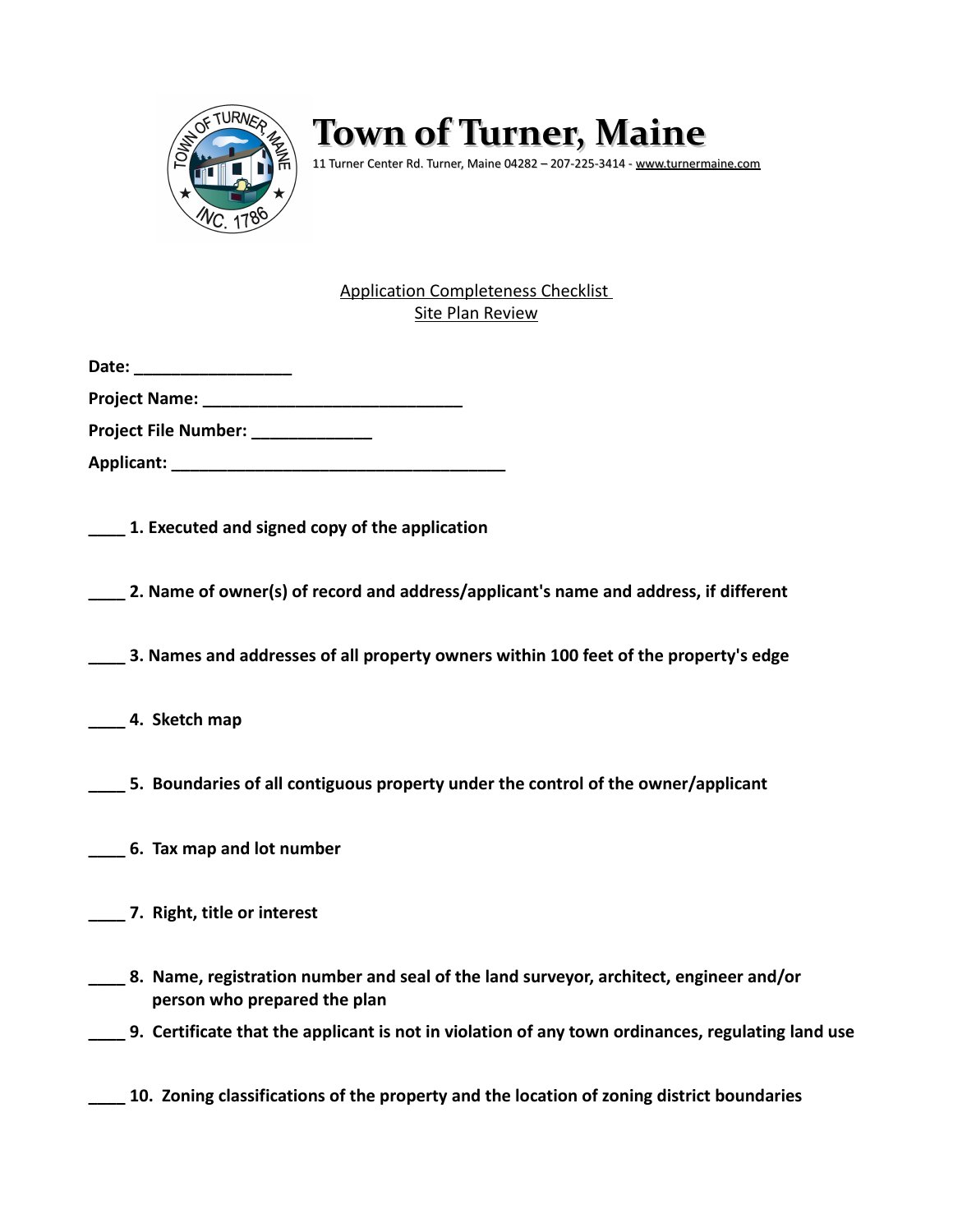- **\_\_\_\_ 11. The bearings and distances of all property lines of the property to be developed, and the source of this information.**
- **\_\_\_\_ 12. Location and size of any existing sewer and water mains, culverts and drains**
- **\_\_\_\_ 13. Location, names and present widths of existing street and right-of-ways within, or adjacent to the proposed development.**
- **\_\_\_\_ 14. Location, dimensions and ground floor elevations of all existing buildings**
- **\_\_\_\_ 15. Location and dimensions of existing driveways, streets and parking/loading ares and walkways**
- **\_\_\_\_ 16. Location of intersecting roads or driveways within 200 feet of the site**
- **\_\_\_\_ 17. The location of open drainage courses, wetlands, significant wildlife habitats, known or potential archeological resource, historic buildings and sites, significant scenic areas, mapped sand and gravel aquifers, rare and endangered animals, and other important natural features.**
	- **\_\_\_\_ 18. Direction of existing surface water drainage across the site**
- **\_\_\_\_ 19. Location of the 100 year floodplain and its elevation**
- **\_\_\_\_ 20. Location and dimensions of existing and proposed signs**
- **\_\_\_\_ 21. Location and dimensions of any existing easements and copies of existing covenants or deed restrictions**
- **\_\_\_\_ 22. Location, dimensions, design and exterior materials of all proposed building and structures**
- **\_\_\_\_ 23. All existing and proposed setback dimensions**
- **\_\_\_\_ 24. Size, location, direction, and intensity of illumination, method of installation of all major outdoor lighting apparatus**
- **\_\_\_\_ 25. Type, size and location of incineration devices**
- **\_\_\_\_ 26. Type, size and location of all machinery likely to generate appreciable noise at lot lines**
- **\_\_\_\_ 27. An on-site soils investigation report**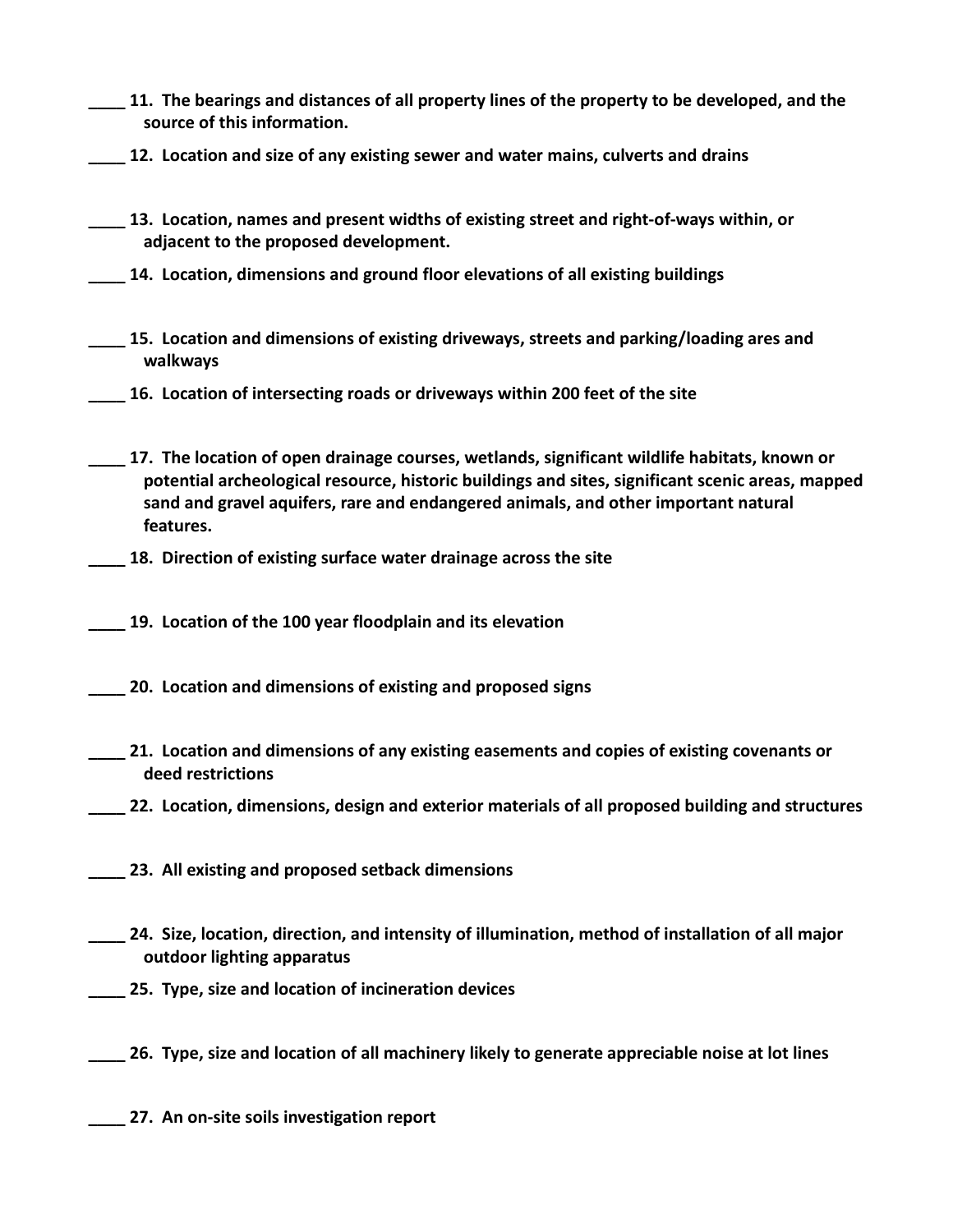- **\_\_\_\_ 28. Type and location of water supply to be used**
- **\_\_\_\_ 29. Amount and type of any raw, finished or waste minerals to be stored outside of the roofed buildings, including their physical and chemical properties, if applicable**
- **\_\_\_\_ 30. Existing contours and proposed finish grade elevations of the entire site/system of drainage proposed to be constructed**
- **\_\_\_\_ 31. Locations, type and size of all curbs, sidewalks, driveways, fences, retaining walls, paring spaces areas, and the layouts thereof, together with their dimensions**
- **\_\_\_\_ 32. Landscape plan**
- **\_\_\_\_ 33. Existing, or proposed, rights-of-way, easements and other legal restrictions**
- **\_\_\_\_ 34. Property lines of all properties abutting the proposed development, including those properties across the street, with name and addresses of owners**
- **\_\_\_\_ 35. Estimated peak hour traffic to be generated by the proposal**
- **\_\_\_\_ 36. Existing traffic counts and volumes on surrounding roads**
- **\_\_\_\_ 37. Traffic accident data**
- **\_\_\_\_ 38. The capacity of surrounding roads, and any improvements which may be necessary on such roads to accommodate anticipated traffic generation**
- **\_\_\_\_ 39. Need for traffic signals and signs, or other directional markers to regulate anticipated traffic**
	- **\_\_\_\_ 40. Approved driveway/entrance permit by Maine Department of Transportation**
- **\_\_\_\_ 41. Existing and proposed method of handling storm water runoff**
- **\_\_\_\_ 42. Direction of flow of the runoff through the use of arrows**
- **\_\_\_\_ 43. Location, elevation and size of all catch basins, dry wells, drainage ditches, swales, retention basins and storm sewers**
- **\_\_\_\_ 44. Engineering calculations used to determine drainage requirements**
- **\_\_\_\_ 45. Erosion and sedimentation control plan**